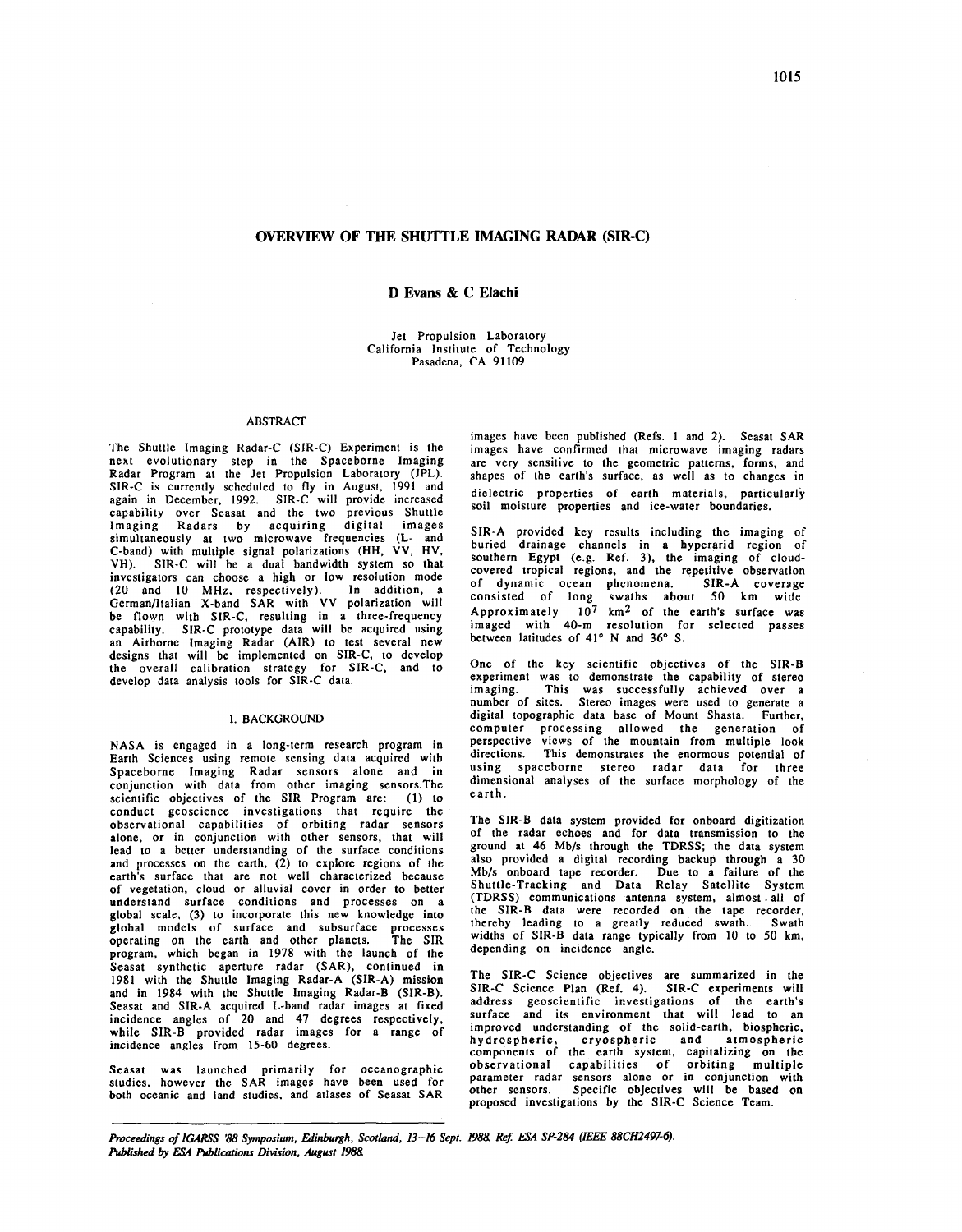## 2. THE SIR-C SENSOR

SIR-C is designed to be versatile enough to meet a variety of observational requirements. Operational modes will include: dual frequency. single polarization; single frequency, dual polarization; dual frequency, dual polarization; single frequency, quad polarization; and dual frequency, quad polarization. SIR-C will not only provide images of the magnitudes of HH, VV and cross-polarized returns, it will also provide images of the relative phase difference between HH, VV, VH and HV returns and will allow derivation of the complete scattering matrix of the scene on a pixel by pixel basis. From the scattering matrix every polarization configuration (linear, circular or elliptical) can be generated by ground processing. The L-band center frequency will be 1.25 GHz and C-band center frequency will be 5.3 GHz. The X-SAR center frequency will be 9.6 GHz operating in VV polarization only.

Because the SIR-C Science Working Group recommended a cross-polarized capability at large angles of incidence, a distributed radar approach will be implemented for SIR-C. A distributed SAR has an advantage over a conventional SAR because numerous low-power (solid-state) transmitters, distributed across the antenna aperture, are used instead of a single highpower transmitter. Since large power losses typically occur in the corporate feed of a conventional antenna, as much as an eight-fold improvement in efficiency can be obtained using a distributed SAR. In addition, a solid-state distributed system has a high inherent redundancy and potentially extended lifetime compared to a conventional single-source approach. Another advantage of a distributed antenna is that electronic scanning in both range and azimuth is more easily implemented than with a conventional antenna. The power, redundancy, and scanning requirements for SIR-C arc similar to those for the proposed Eos SAR.

The SIR-C sensor will be composed of several subsystems: the antenna array. the exciter, the receivers, the data-handling network, and the ground SAR processor. The antenna is composed of two planar arrays. one for L-band operation and the other for Chand operation. Each array is composed of a uniform grid of dual-polarized microstrip antenna radiators, each polarization port of which is fed by a separate corporate feed network. The overall size of the antenna is 12.0 x 4.1 m, with the L-band aperture being 12.0 x 2.8 m and the C-band aperture 12.0 x .8 m.

Amplification of the radar pulses (both transmitted and received) will be accomplished in distributed fashion, with solid-state high-power amplifiers (HPA), lownoise amplifiers (LNA), and 4-bit phase shifters distributed across the array. A transmit/receive (T/R) unit is assigned to 18 microstrip elements distributed along the long dimension of the antenna. This will allow the antenna beam to be electronically steered, thereby eliminating the need for mechanical steering and providing much more flexibility during the mission for imaging at various incidence angles.

To achieve even more flexibility, S1R-C will provide a choice of partial aperture or full aperture. This choice involves either exciting a portion of the antenna's short dimension or exciting the entire aperture. The use of a portion of the aperture increases the antenna beamwidth and increases the swath width at near-nadir incidence angles.

The transmitter peak power is 3.5 kW at L-band and 2.2 kW at C-band. As previously pointed out, this peak will be achieved by combining in a coherent fashion the output from 18-element subarrays of microstrip ouiput from 18-elcmcnt subarrays of microstrip elements on the antenna surface. Each solid-state amplifier is driven through a corporate feed network by a central radar exciter, one exciter for each frequency. The exciter output is a train of chirped pulses with a 33-µs pulse width and a pulse repetition frequency (PRF) that varies from approximately 1200 to 1800 Hz depending on the Shuttle altitude and system configuration. The bandwidths of the chirp modulator arc 10 and 20 MHz at both L-band and C-band. The Cband exciter signal carrier will be derived from the Lband signal by frequency synthesis techniques.

Four solid-state receivers (back ends) are planned, two for L-band and two for C-band. The radar echoes from each receiver are routed through a receiver switching network to four digital data handling system (DDHS) networks. These will then be directed to onboard 100- Mb/s tape recorders or through the Shuttle-TDRSS Kuband 50-Mb/s data link. This combination of real-time (TDRSS) or delayed-time (tape-recorder) data steering allows coverage of virtually any location on the earth over which the Shuttle flies.

Data tapes either brought back with the Shuttle or recorded through TDRSS will be processed at JPL using the Advanced Digital SAR Processor (ADSP), leading to processed SAR images in both computer-compatible tape (CCT) and film formats. Digital correlation to full resolution will result in images with azimuth resolution of approximately 30 m at four looks. However, the processor will be versatile enough to accommodate a user-specified number of looks. Range resolution will vary from 60 m at a 15 degree incidence angle  $(0)$  to 20 m at an angle of *55* degrees with low resolution (bandwidth = 10 MHz), and 30 m at  $\theta$  = 15 to 10 m at  $\theta$  = 55 with high resolution (bandwidth =  $20$  MHz). The SIR-C swath width will depend on the mode, look angle, resolution (bandwidth), signal quantization level, and the surface being imaged. Generally, swath widths for calibrated data will range from 15-65 km, and swath widths for mapping mode will range from 40-90 km.

Investigations can choose between data acquired at 8 bits per sample or 4 bits per sample. In addition, a Block Floating Point Quantizer (BFPQ) which uses an 8 bit uniform quantizer and transmits 4 bits will be implemented on SIR-C. The 8 bit dynamic range of the SIR-C images is expected to be about 40 dB with 10 dB SNR. A 4 bit quantization level would reduce the dynamic range to approximately 17 dB. At 10 dB SNR, (8,4) BFPQ data will have the same dynamic range as 8 bit data, but a swath width corresponding to 4 bit data.

The standard digitally processed C- and L-band images will be radiomctrically calibrated to compensate for drift or changes in transmitter power, receiver gain, antenna pointing, etc. As an example of expected precision of relative radiometric calibration, the worstcase calibration would be 3 dB at the swath edges and 2 dB at the swath center; the best possible relative calibration is expected to be 1 dB. These errors are primarily due to platform instability. These numbers do not include the effects of speckle noise, which alone would produce a backscatter variance of 3 dB for a standard 4-look SIR-C image. The absolute location accuracy of an image pixel relative to a fixed cartographic grid is limited by uncertainties in spacecraft ephemeris, timing, platform velocity, sensor hardware performance, terrain, and ionospheric effects. The magnitude of the errors in the absolute image-pixel location for SIR-C will also depend on the antenna look angle. The location· accuracy of SIR-C special products will be 100 m, not including ephemeris and terrain errors. There will be <0.1% distortion (i.e.,

 $\begin{split} \mathcal{A}_{\mathcal{M}}(\mathcal{L}_{\mathcal{M}}(\mathcal{H})) \leq \mathcal{L}_{\mathcal{M}}(\mathcal{H}_{\mathcal{M}}(\mathcal{H})) \leq \mathcal{L}_{\mathcal{M}}(\mathcal{H}_{\mathcal{M}}(\mathcal{H})) \leq \mathcal{L}_{\mathcal{M}}(\mathcal{H}_{\mathcal{M}}(\mathcal{H})) \leq \mathcal{L}_{\mathcal{M}}(\mathcal{H}_{\mathcal{M}}(\mathcal{H})) \leq \mathcal{L}_{\mathcal{M}}(\mathcal{H}_{\mathcal{M}}(\mathcal{H})) \leq \mathcal{L}_{\mathcal{M}}(\mathcal{H$